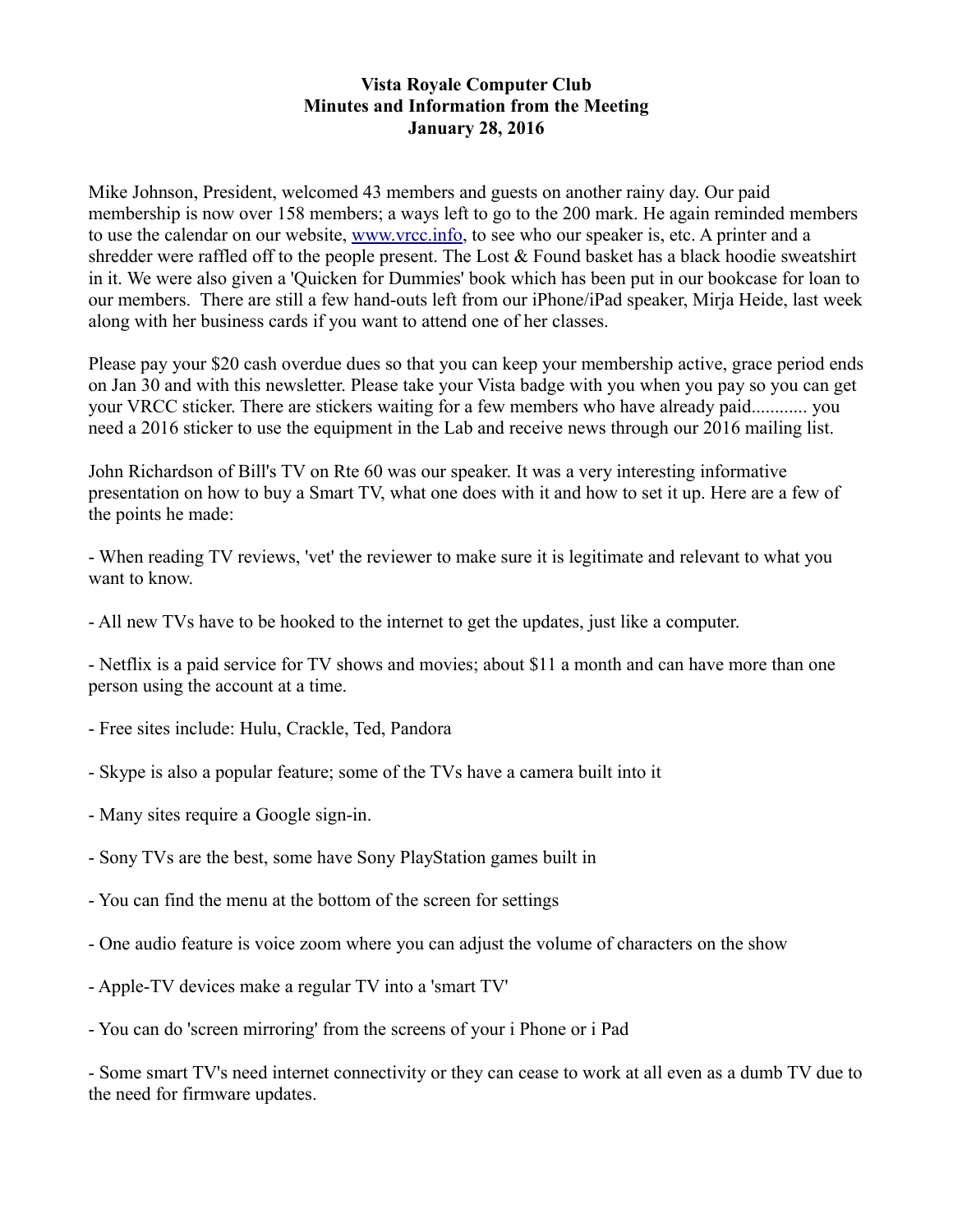- There are many apps integrated with a smart TV that you can subscribe to stream video. Some are free, others are not. Many people talked up NetFlix as a reasonably priced service that offers lots of content. Smart TV apps can vary when firmware updates are applied.

- Firmware updates are usually automatic. If not, you need to make sure they get done. Any devices connected to the internet can be a security hole.

- Streaming TV takes a lot of bandwidth. You'll need 15Mbs at the TV to stream 4K HD content. This can be easy to do with Ethernet connection, but with wireless you are on a shared spectrum, so this can sometimes be difficult to achieve on the overcrowded 2.4Ghz wi-fi spectrum in some areas at Vista Royale.

- Any Dumb TV with an HDMI connection can be turned into a smart TV by adding a streaming device such as a Chromecast, Amazon Fire Stick, Apple TV box, or Roku. Content varies by TV, or streaming device. It is generally accepted that the Roku is the king of the content.

- Smart TV's and many of the connective devices for dumb TV's allow you to connect with your smart phones, or tablets wirelessly, to project your personal content onto the screen. You should keep your mobile phone and tablets in mind when selecting a smart TV or streaming device.

- Some features, such as voice control, may be objectionable to some security conscious individuals who don't want everything word said in front of the TV analyzed "in the cloud" to see if its a TV command.

- Florida has a high incidence of lightning strikes. Surge protection was highly recommended. It was also recommended to unplug the TV and disconnect the RF cable and keep the ends at least 3ft from the wall receptacle when we leave for the summer. Many surge protectors offer insurance with the purchase, so make sure to keep the receipts and guarantee information.

- We saw John from BillsTV unable to connect to NetFlix because he couldn't remember his password under pressure. That goes as just another reminder that we need to keep good records of what our passwords are! The number one computer problem at the computer club, is forgotten passwords!

If you unplug any appliance or electronic device during the summer, move the cord at least 3 feet away!

He highly recommends using a Panamax M8AV Pro surge protector for any TV; surge protectors ONLY protect your devices when the surge protectors are turned ON.

Next week, February 4th, our speaker will be Leah Jackson of Well Fargo Bank talking about fraud  $\&$ scams. The bank has had a great influx of patrons with identity problems in the past few months and are anxious to share their concerns & tips with us.

Our programs are ALWAYS at 9:30 on Thursday morning. For your personal calendar ….watch for the future programs that include: new digital hearing aids, long term care, Facebook, senior travel, computer security and Florida residency. Let us know if you have a subject you would like covered and we will attempt to find a speaker or demo it ourselves if we can.

Regards, Sandy McKenny-- Sec